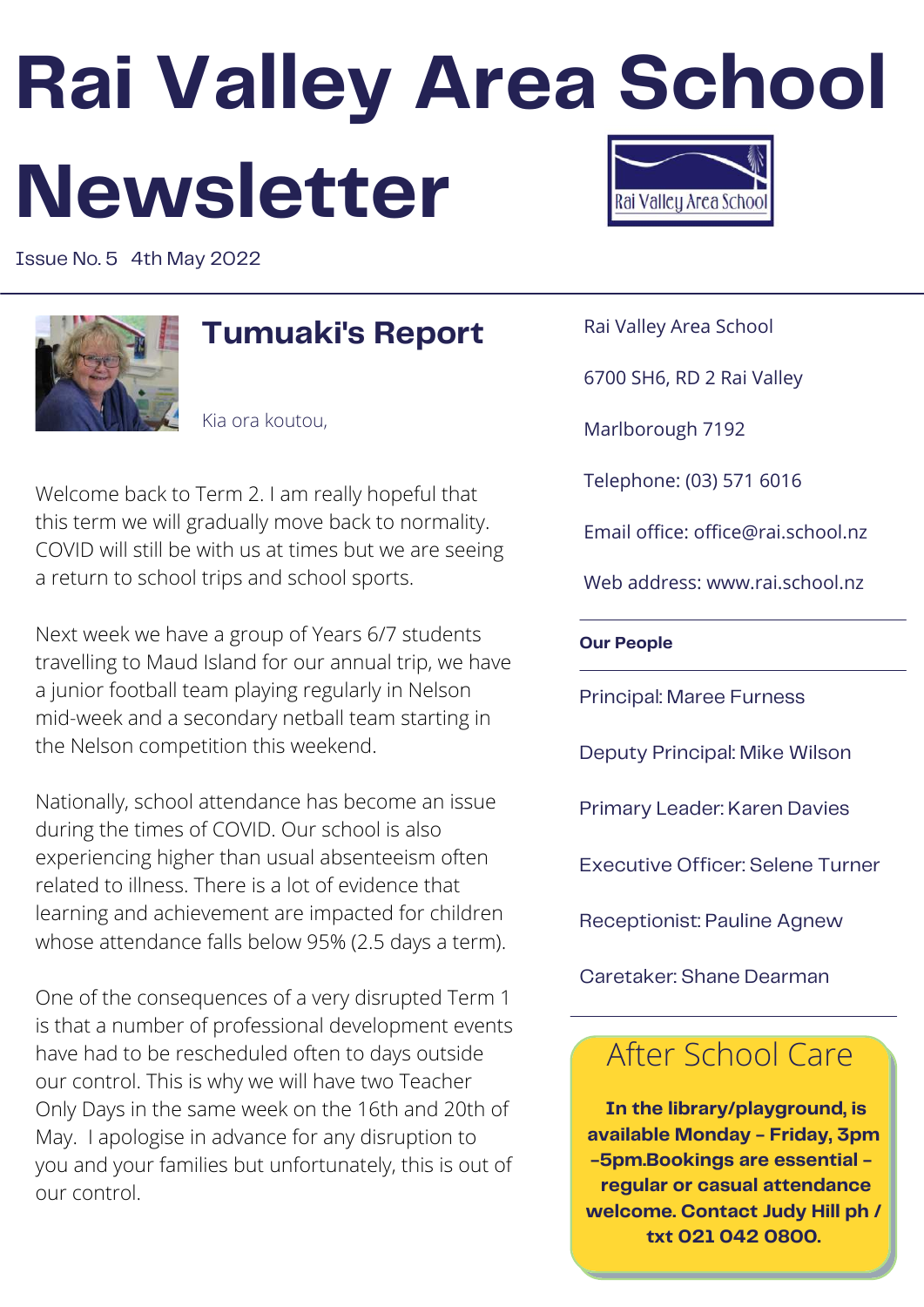

This Term I would hope to see all our NCEA students really commit to their credits and for our year 11 and 12 students to have close to 30 credits by the end of Term 2. Some of our students have worked hard during Term 1 to keep their learning on track but there are others who will need to make a real effort this term.

This week we welcomed Mrs Audrey van Hilst, who is Mrs Skinner's replacement into our secondary syndicate. At the end of term, we farewelled Teresa Hug who has moved to Waihi and we hope to have a new Teacher Aide in school next week.

The beginning of term is a good time to remind our young people about their uniforms. As it gets colder there is often a temptation for the hoodies and the gumboots to appear. If your child has to wear a nonuniform item on a particular day can you please contact their form teacher or write them a note for a uniform exemption. If gumboots are being worn to school it would be helpful if they also had school footwear to change into as it is not acceptable to wear gumboots indoors.

### **Calendar Dates**

**Thursday 12th & Friday 13th May** Maud Island

**Monday 16th & Friday 20th of May**

Teacher only Days

**Tuesday 10th of May** Small Sticks Y1-8

**Monday 9th - Friday 15th May** Road safety week

Noho ora mai Maree

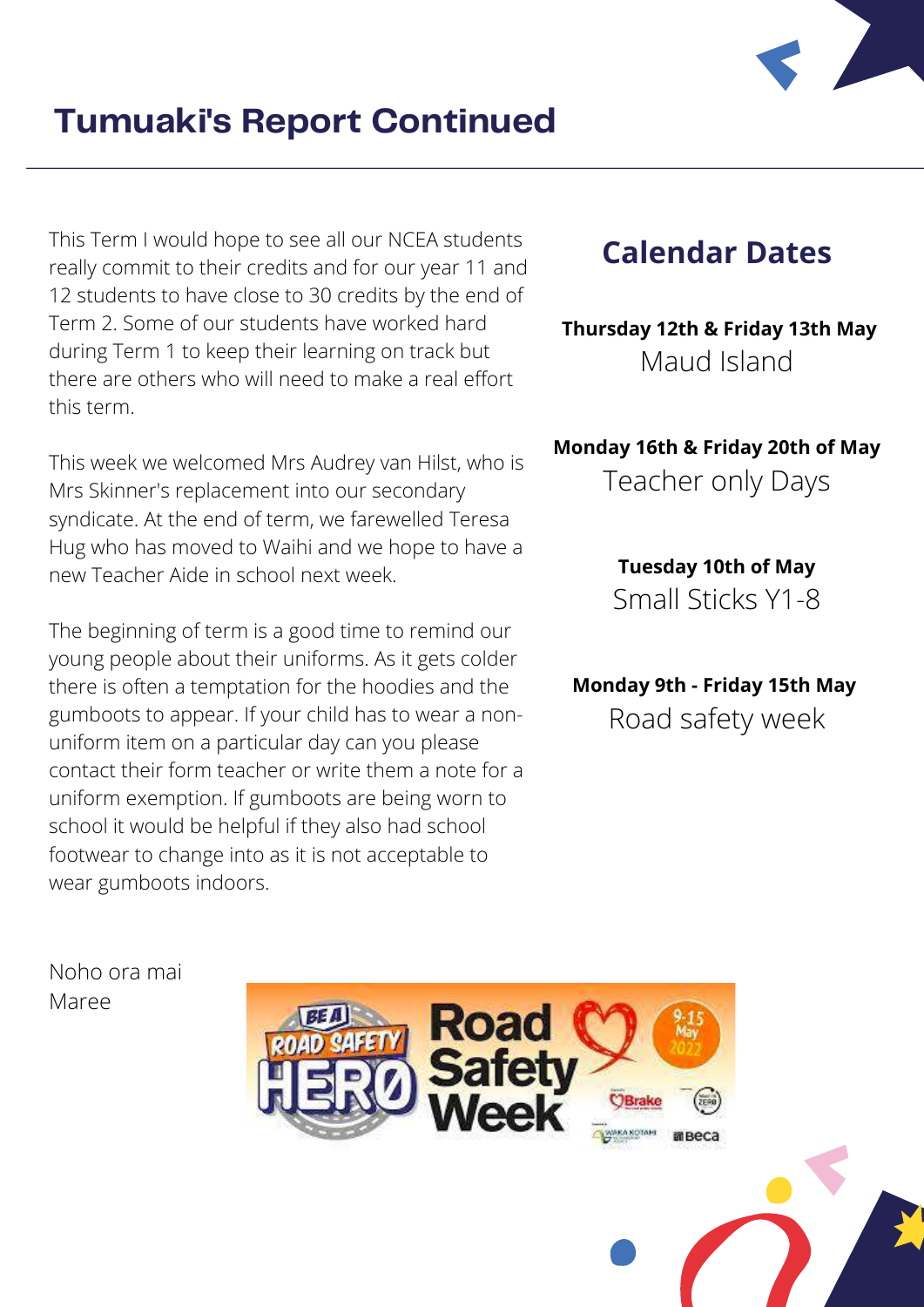## **Primary News**



### **Head of Primary News**

Greetings everyone,

A wet day and a wet week to start the term, but we have lots of fun learning opportunities for our students.

In week 2 we are having a visit from the NZ Hockey programme, it is Road Safety Week and the group of Year 6's are going to Maud Island. Watch out for plenty of photos.

Next Wednesday afternoon we will have a Road Safety activity out on the back court. Children can bring their bikes, high vis jackets and their helmets of course. We will have a road confidence course set up to ride on. We have some bikes at school that can be borrowed. Sensible shoes would also be encouraged. A note will come home next Tuesday to confirm our activity.

Sam Baxter is returning to conduct our music and drama programme on Wednesdays and Kiwi Can starts again this Friday. Watch out for their news further on in our newsletter.

Please mark on your calendar a Teacher Only Day on Monday 16th and Friday 20th May. Teachers at school for Professional Development, students at home!

If you have not signed and returned your child's Goal Setting Report could you please do that, by returning it to the teacher. A photo copy will be returned to you. We use these later in the term to write a report to you, as required by the Ministry of Education.

#### **Junior Table Tennis**

The Marlborough Table Tennis Association is again running junior table tennis starting **Tuesday 3rd May 2022**. **It will run during Term 2 and 3.**

It runs **4pm – 5pm** Beginners and developing players. 5pm - Two player teams competition, any gender, **Blenheim Indoor sports centre 50 Batty's Road.**

To register phone Debbie , 0211632140, or e-mail [deb\\_e\\_j@hotmail.com](mailto:deb_e_j@hotmail.com) or Alex 0221890995 e-mail alexkennedy545@gmail.com

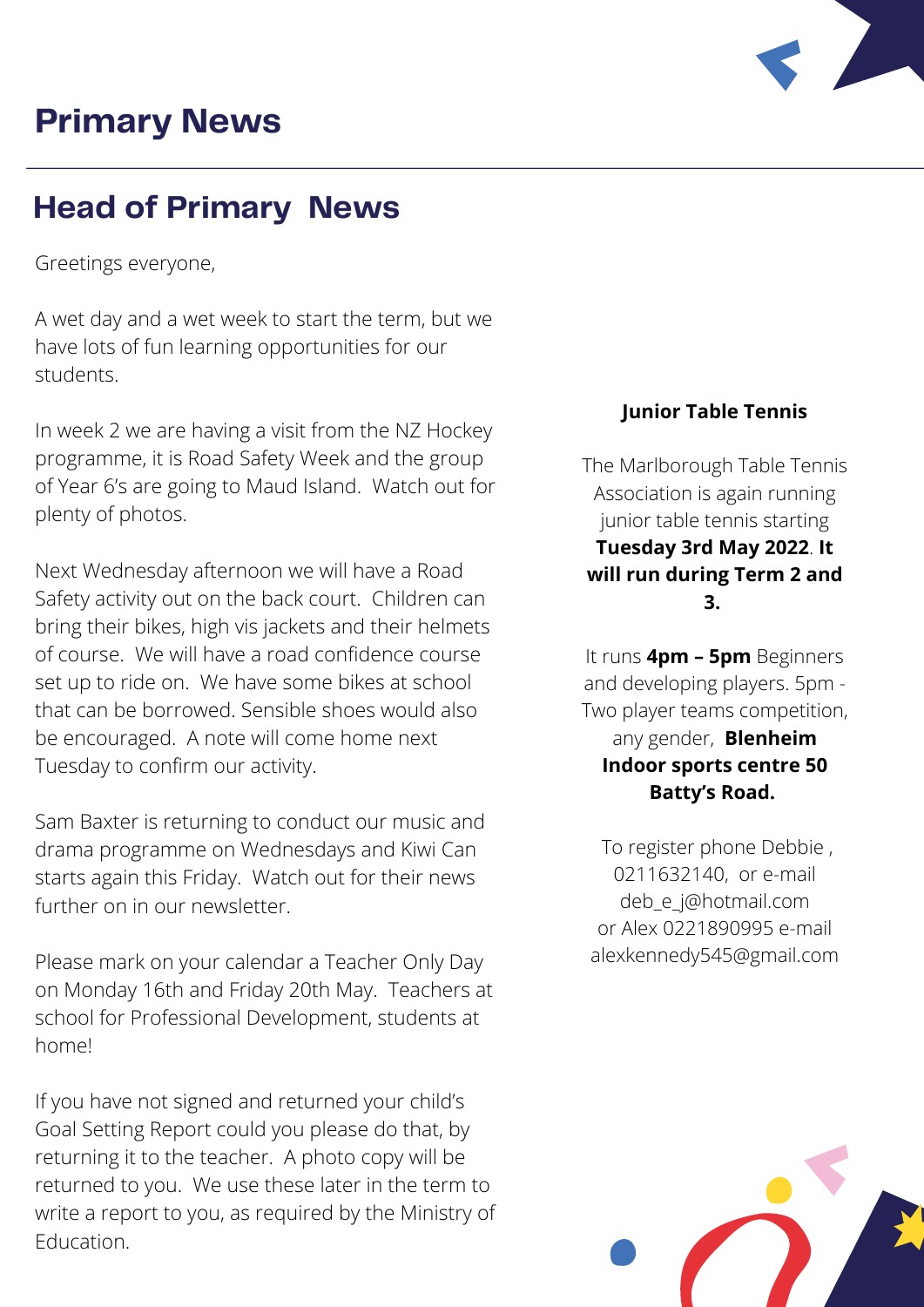# **Debby Upsall**

### **Rafting Trip**

Four Year 8 and 9 students were lucky enough to be chosen to take part in a rafting trip on the West Coast with students from several other schools - Karamea, South Westland, Reefton and Maruia. Ms Upsall drove the school van, taking Sophie, Kayden, Holly and Terra. They stayed the first night in a cottage in Reefton before joining the rest of the group to drive to the first river. That night they camped at Waiuta and then went rafting again the next day before returning to Reefton and then home.

### **Sophie wrote these recollections:** *Rafting the Grey River*

On the way to the river we had to cross a creek and Ms Upsall tripped and fell in the water- she was soaked. Well, we were all going to get wet, anyway! We got in our safety gear, and one by one the rafts were launched. Barny's blue miniraft was covered in bees. We went down smallish waterfalls and rapids -some were really exciting!

We felt like we were going to tip on one, sometimes we spun right round. We had to paddle like mad and sometimes crouch down and hold on tight. The rafts were splashing each other with their paddles whenever they got close. We were going through a rainforest-like area, when Mitch, our leader, jumped onto another raft that had splashed us. We paddled up and he jumped back on. The funniest moment for me was when Barny went down a curved rapid that flipped his raft upside down.



Flu Vaccines have arrived. Please ring Havelock Med Centre 5742233 - for a booking

Thanks Yvonne Havelock Medical Centre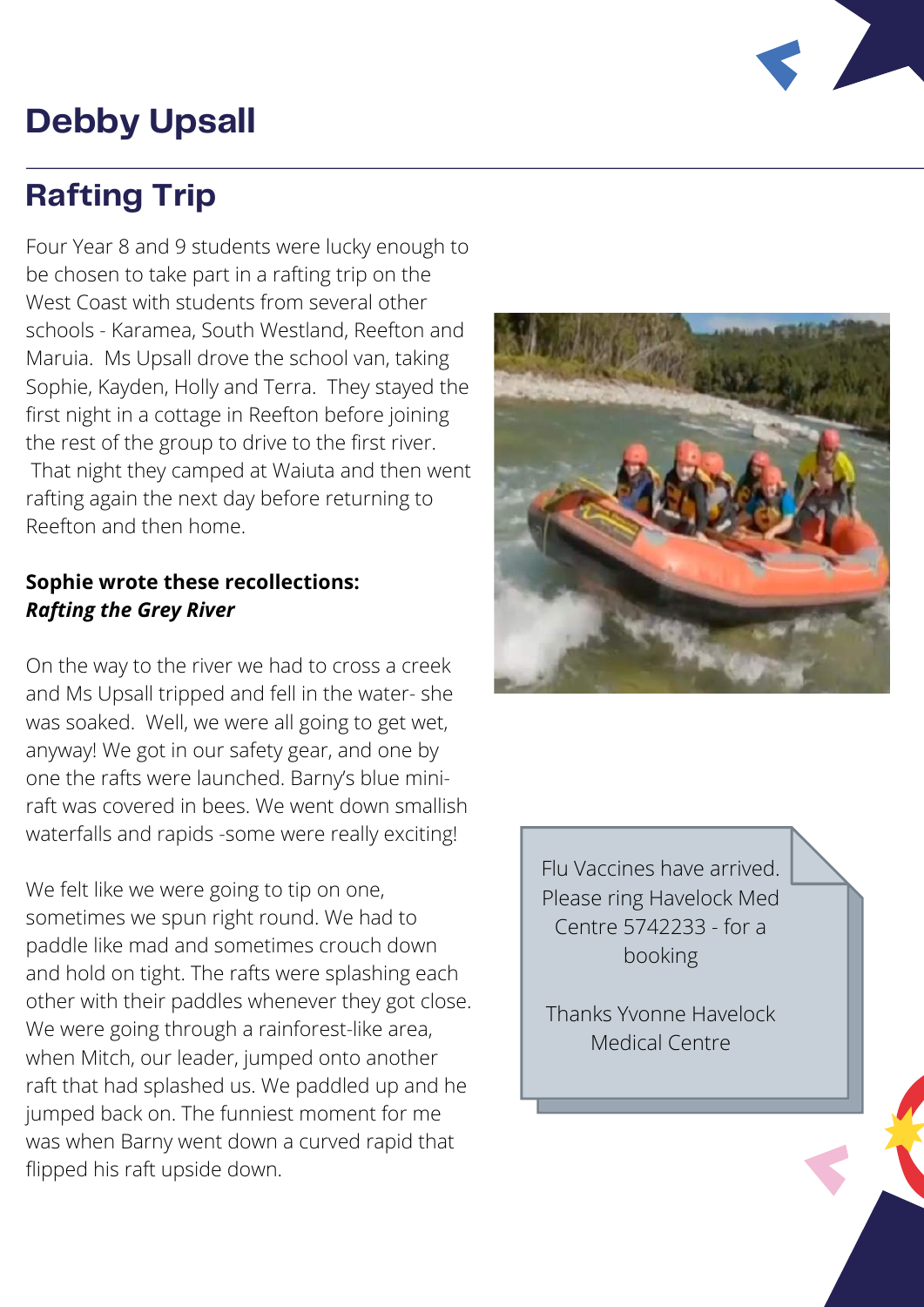# **Debby Upsall**



# **Rafting Trip Continued**

### *Night time problems*

We camped at Waiuta and very early in the morning, I woke up to Terra and Holly talking. "Why are you up?" I groaned half asleep. "We're stuck in the tent," they said. Now I was awake! They showed me that the outer cover was stuck on something. Seeing an empty bag, I put it on the ground so I wouldn't get wet, put my back on the bag and pushed myself out of the tent. The problem was that the zip was stuck on fabric. I managed to move the fabric and we were free.

We went back in the tent making sure it didn't stick again. Then back in our sleeping bags we started girl talk until suddenly there was a thump on the tent! Holly whispered, "I think it's a possum!" Then I heard something. "Sshh" I said. As we went silent we heard a growl and then another. Terra wanted to see what it was, but we said no and went back to sleep. In the morning we found it was Ms Upsall snoring in the next tent.

### **ONLINE TUTOR**

#### Primary students Year 1-6



**DUNEDIN BASED** QUALIFIED PRIMARY **TEACHER AVAILABLE FOR** ONE TO ONE ONLINE TUTORING

**13 YEARS CLASSROOM TEACHING EXPERIENCE** 

**AVAILABLE TO TUTOR IN READING. WRITING & MATHS** 

CALL EMMA 02040809256

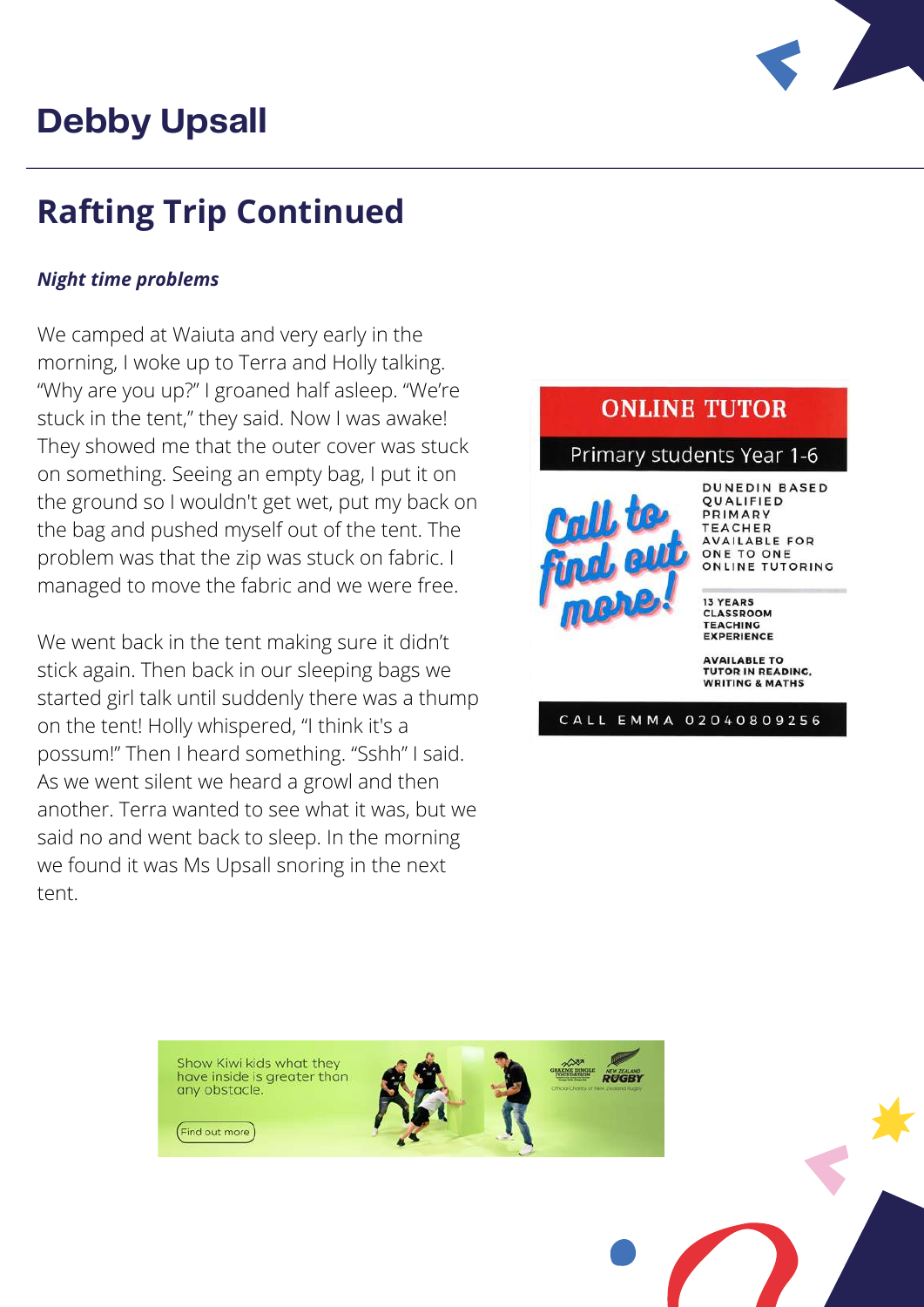

# **Sports & Community News**

# **Fundamental Skills**





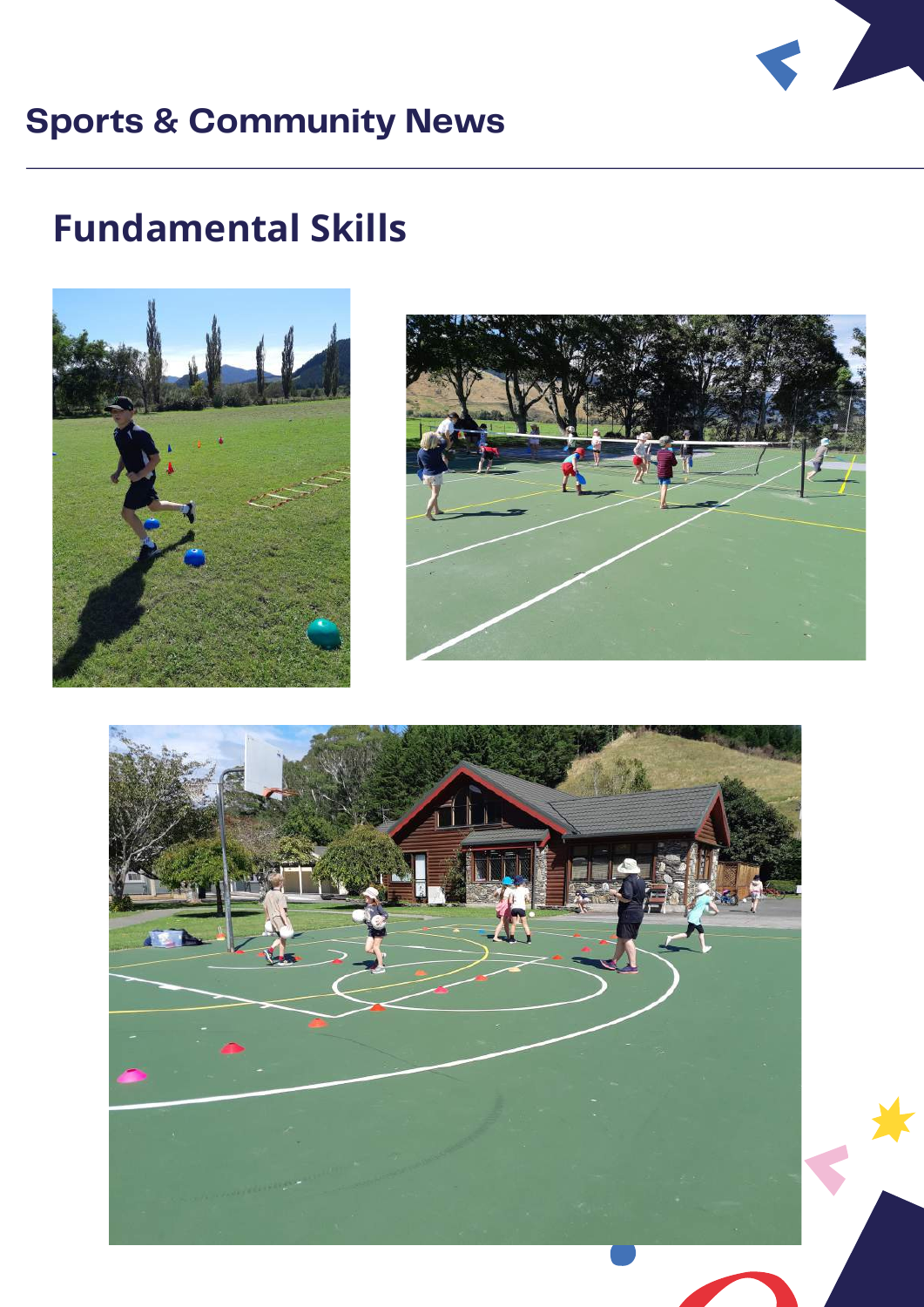

# **Sports & Community News**

# **Leo Club**

On the last Wednesday of last term the Leo Club organised a food drive for the Rai pantry. Everyone was invited to come to school in their house colours and bring a food item. There was a massive response: four boxes of food were collected! Well done Rai Valley! A lot of this food has already been distributed via the Rai Pantry over the holiday break.

Thanks Shane for keeping the pantry topped up while we were away. Here's a photo of some of the food collected.



### **Arts Group After School Programme**

**Havelock Town Hall** Tuesdays 3:30pm to 6:00pm Starting 2nd Week Term 2 2022 / Lessons 8wks \$80 per Term

### Term<sub>2</sub> **Tuesday 10th May**

Limited Spaces Available Get your Reg. form or more details from peloruskids@gmail.com or call Mel 027 911 2436



Havelock Vision 2020 Proudly Supporting Our Community



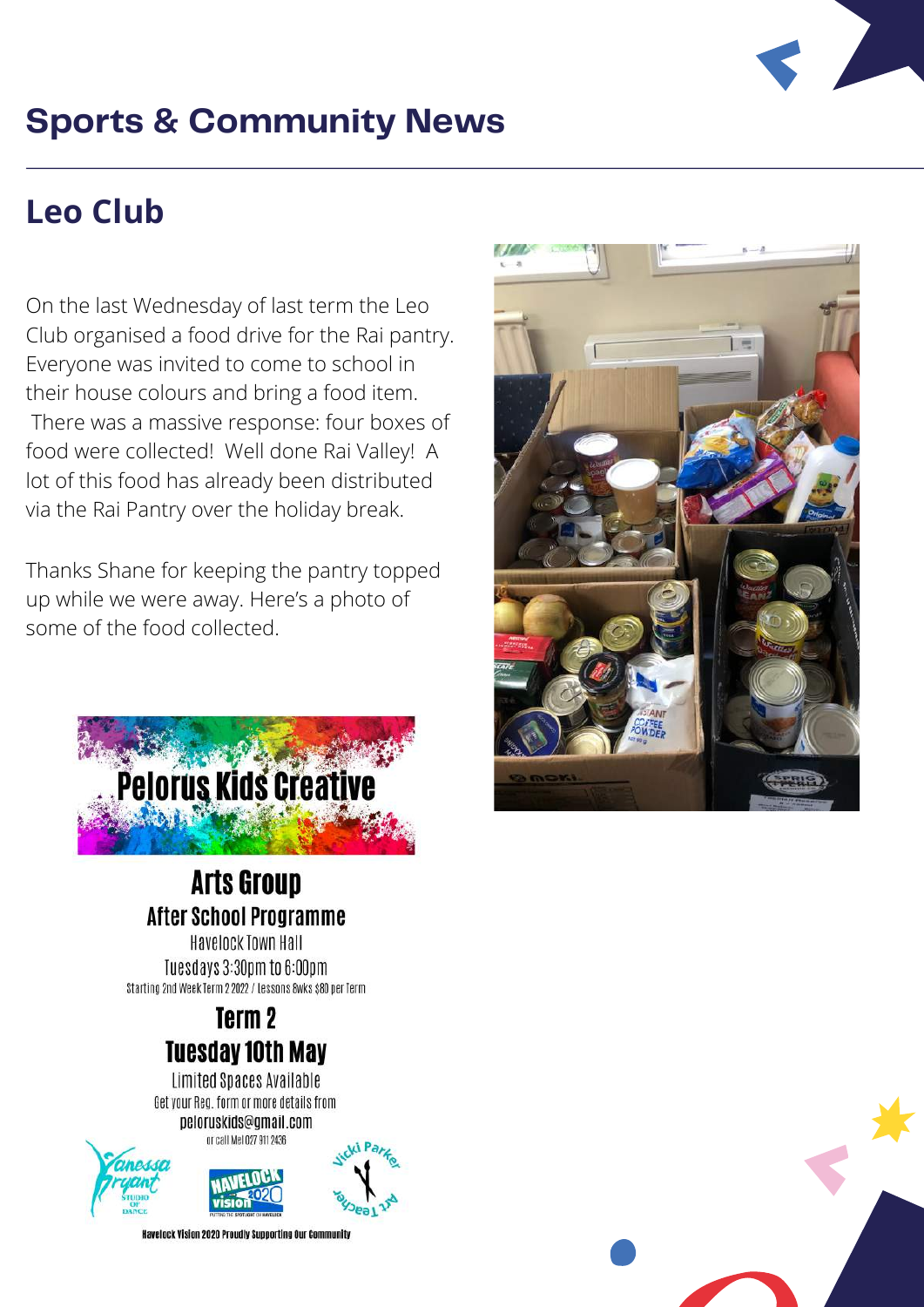# **LIBRARY NEWS**





May is National Reading Month. We are trying to promote children and parents/grandparents to read at least 10 minutes a day. Follow the link to register to ENTER the reading challenge to win prizes. https://www.scholastic.co.nz/schools/national-family-reading-month-2022/resources/

#### Take the 31 Day Family Reading Challenge

1. Enter the reading challenge (link is above), it starts on 1 May 2022. You'll go in the draw to WIN one of 5 book packs!

2. Track daily reading all May with the fun Sea Creature Reading Log.

3. Follow along with Scholastic New Zealand on Facebook for tips, inspiration, motivation and more

fun giveaways! #NationalFamilyReadingMonth



Daily reading records have been given to children in their classes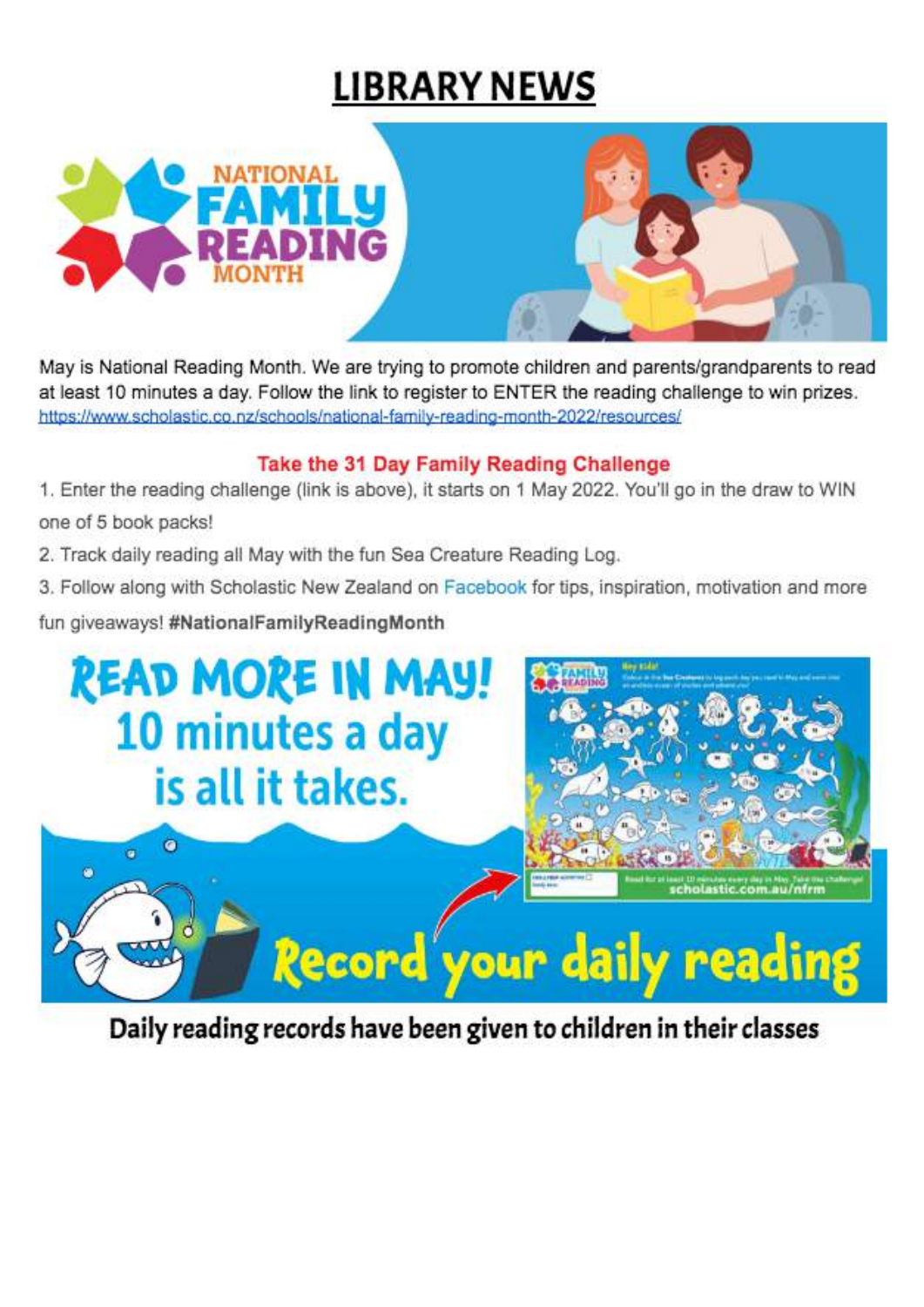### Kiwi Can Newsletter: Term 2, 2022



### Kia ora koutou katoa

We hope everyone had an amazing break after a crazy first term! The Kiwi Can team are all very excited to be back in schools after the holidays. Over the first week of the holidays we were busy planning our lessons, creating resources, and delivery training - and then had a wonderful break in the second week.

### **Term 2 Dates**

Kiwi Can will run in Marlborough schools from Monday 2<sup>nd</sup> May through until Friday 8<sup>th</sup> July. If there are any changes you would like to make throughout the term, please do not hesitate to contact our Kiwi Can Coordinator Laekin Simmonds. (Her email is at the end of this newsletter).

### **Kiwi Can Theme - Resilience**

This term our theme is all about resilience, which means:

#### "Coping with challenges and bouncing back" - or "Try, try again".

Students will be learning about three different modules under this theme - which are:



As you know, your Kiwi Can leaders will run a range of activities using different techniques to cover the term's learning intentions, such as: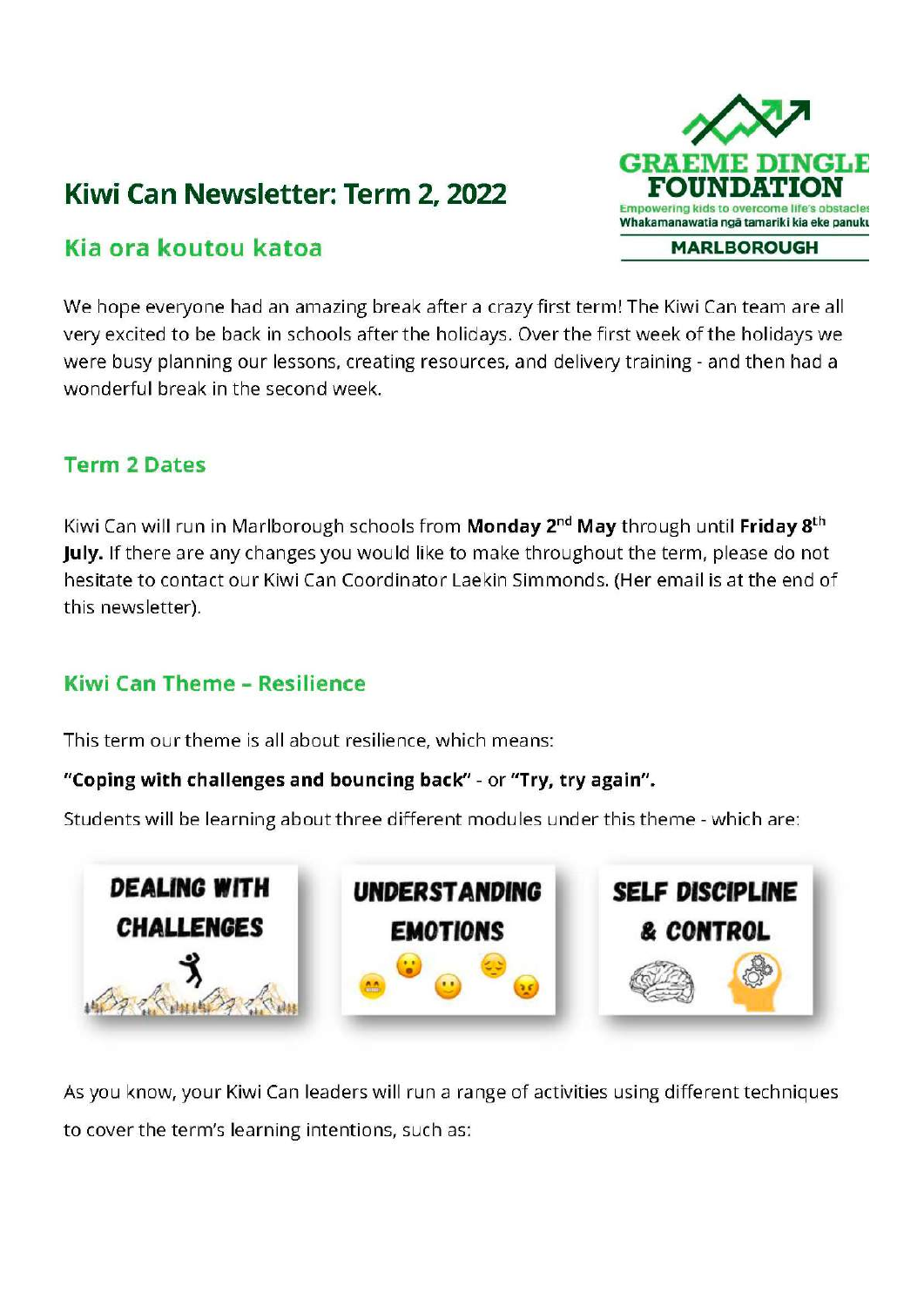

#### Level 1 and 2

- We are learning what an emotion is.
- We are identifying different ways to calm ourselves down.
- We are learning how to cope with a challenge.

#### Level 3

- We are identifying a range of emotions in ourselves and others.  $\bullet$
- We are practicing different strategies to manage our emotions.
- We are identifying challenges that may affect our peers.  $\bullet$

#### Level 4

- We are exploring emotional triggers that can cause people to behave in a certain way.
- We are learning to take control of our emotions in a range of situations.
- We are identifying challenges that may affect ourselves and others.

#### **Resources**

Some of you may be aware that during lockdown in 2020 your local Kiwi Can team began developing and creating YouTube videos to keep the learning going at home - and we have built on this ever since. You can find these lessons and challenges on our Kiwi Can Marlborough playlist here: www.bit.ly/GDFKiwiCanYT. These resources are there for your teachers to make use of, if they wish.